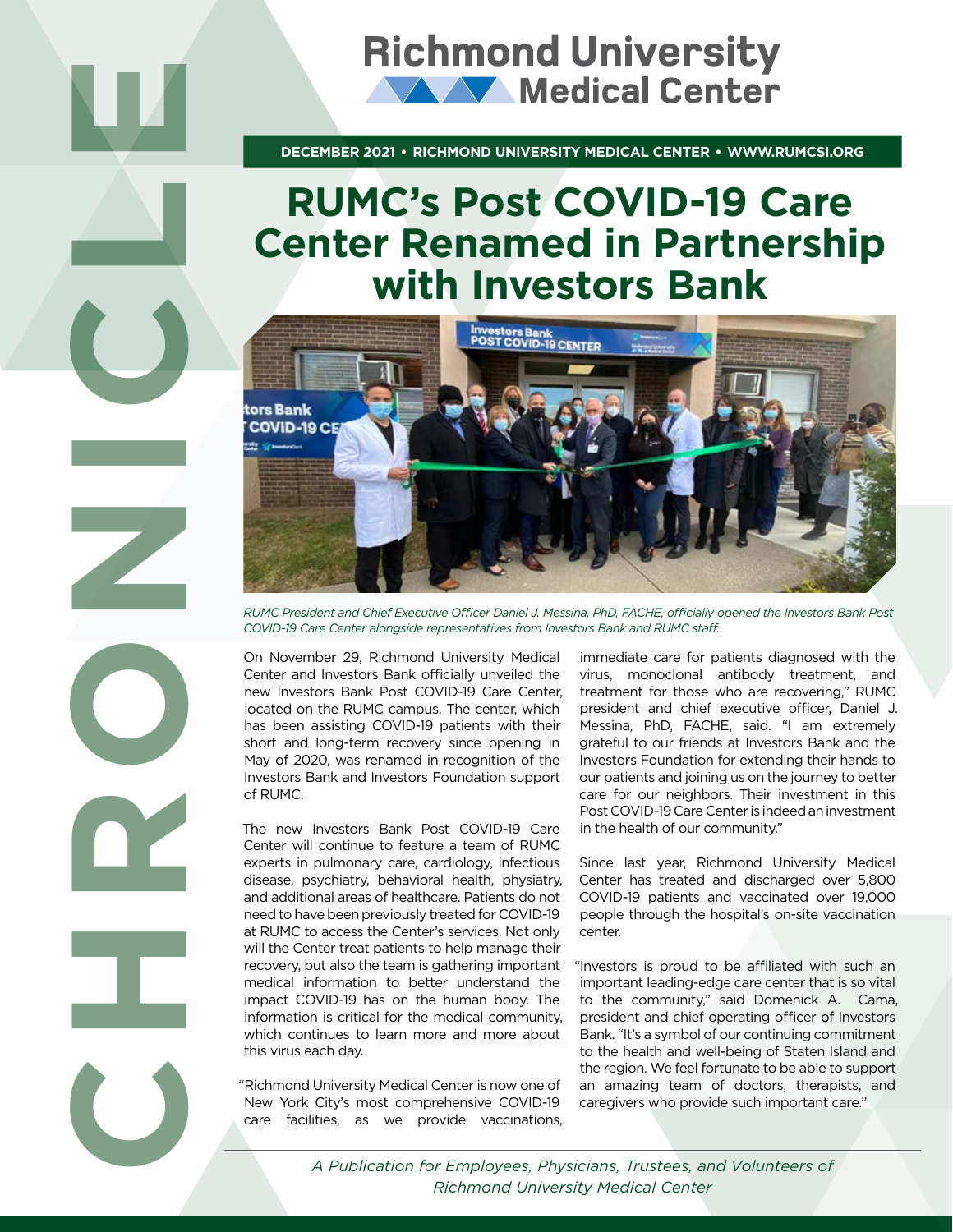#### **From the President & CEO, Daniel J. Messina, PhD, FACHE**



First and foremost, Happy Holidays!

It's hard to believe that another year has flown by. Within this past year we have all borne witness to the marvels of medical research and development. The COVID-19 vaccines celebrate their one-year anniversary this month, and there is little doubt about the positive impact they have had on helping us through the pandemic. One study conducted earlier this year by

Indiana University estimates that over the first five months of 2021, our country's COVID-19 vaccination program prevented almost 140,000 deaths and nearly 3 million new cases.

Here at RUMC, this December we celebrate the one-year anniversary of our own vaccination milestone. On December 15, 2020, we administered our first vaccine dose to Jay Nfonoyim, MD, our vice chair for the Department of Medicine and chief of our Critical Care Division. At that time, only frontline healthcare workers were eligible. Today, one year later, just about everyone is eligible for the protection these vaccines provide. In the last 365 days, over 19,000 people have trusted us to provide them with their COVID-19 vaccination. Absolutely incredible!

While science can create the vaccines, it cannot administer them. That takes an army of people to accomplish and an army is what we created for our Vaccination Center. From our pharmacy team to the EMTs. To our nurses and administrators. To the many staff members who volunteered hours of their time. All of you became the backbone and beating heart of our Vaccination Center. You have stepped forward and protected our community in a way that is, quite frankly, nothing short of awe-inspiring. I have seen it firsthand through my own vaccination process, through my own family's experience, and from the many emails and letters I have received from people who rave about the professional, efficient, and compassionate care they received. Without a doubt, we have collectively saved lives, prevented illness, and bolstered our community's deep sense of faith in the services our hospital provides. There are just not enough words to express how thankful I am for all the hard work, dedication, and compassion all of you have shown this past year.

Remember that all the while we are administering vaccines, we also continue to also care for our neighbors battling the virus. To date we have treated and discharged close to 5,800 COVID-19 patients. To our staff in these departments, your continued courage throughout this pandemic, helping others in their time of need, is nothing short of heroic. That word hero — will continue to be a term used to define healthcare workers for generations when we look back on this pandemic.

So as 2021 draws to close, take a moment to reflect on the medical miracles of the past year. Know that you played a crucial part in that miracle and that no matter what role you played, without a doubt, you have made a difference. Soon 2022 will be upon us and what an exciting year will soon unfold, from the new MICU to the ED to the OR suites. Stay tuned! Merry Christmas, Happy Hanukkah, Happy Kwanzaa, and Happy New Year to all!

#### **Remember the Power of One — You Make A Difference!**

Sincerely,

Heraina

Daniel J. Messina, PhD, FACHE President and Chief Executive Officer

#### **Patient Satisfaction: A Note of Thanks**

Thank you for helping us welcome our baby girl into the world!

**-----------------------------------------------------------------------**

#### **— Saranda and Ali S.**

Every doctor and nurse I had from the ER to my admission stay were all great and cared about my well-being. They asked crucial questions and evaluated every test possible, and made sure that I was correctly diagnosed. I had to stay in the hospital for a few days, but every staff member made me feel as comfortable as possible, and my room was satisfactorily cleaned each day.

**-----------------------------------------------------------------------**

**— Gina B.** 

The social workers are top notch and well educated and professional….I have been struggling with finding the proper mental health treatment that fits my needs and they're so accommodating. When you enter the building, it's straight ahead and you take the stairs up to the second floor. You'll see a sign saying Silverstein on the door. The woman at the front desk can help you. There are forms related to COVID and they ask if you are interested in the vaccine too. So if you are looking for mental health and drug addiction treatment this place is one of the best. It is so hard to find treatment especially when they're all booked and don't have immediate appointments. Be patient and don't give up your search. They have hand sanitizer stations and the seating areas are scattered obeying the guidelines on staying safe during COVID.

**-----------------------------------------------------------------------**

**— Mikeywow**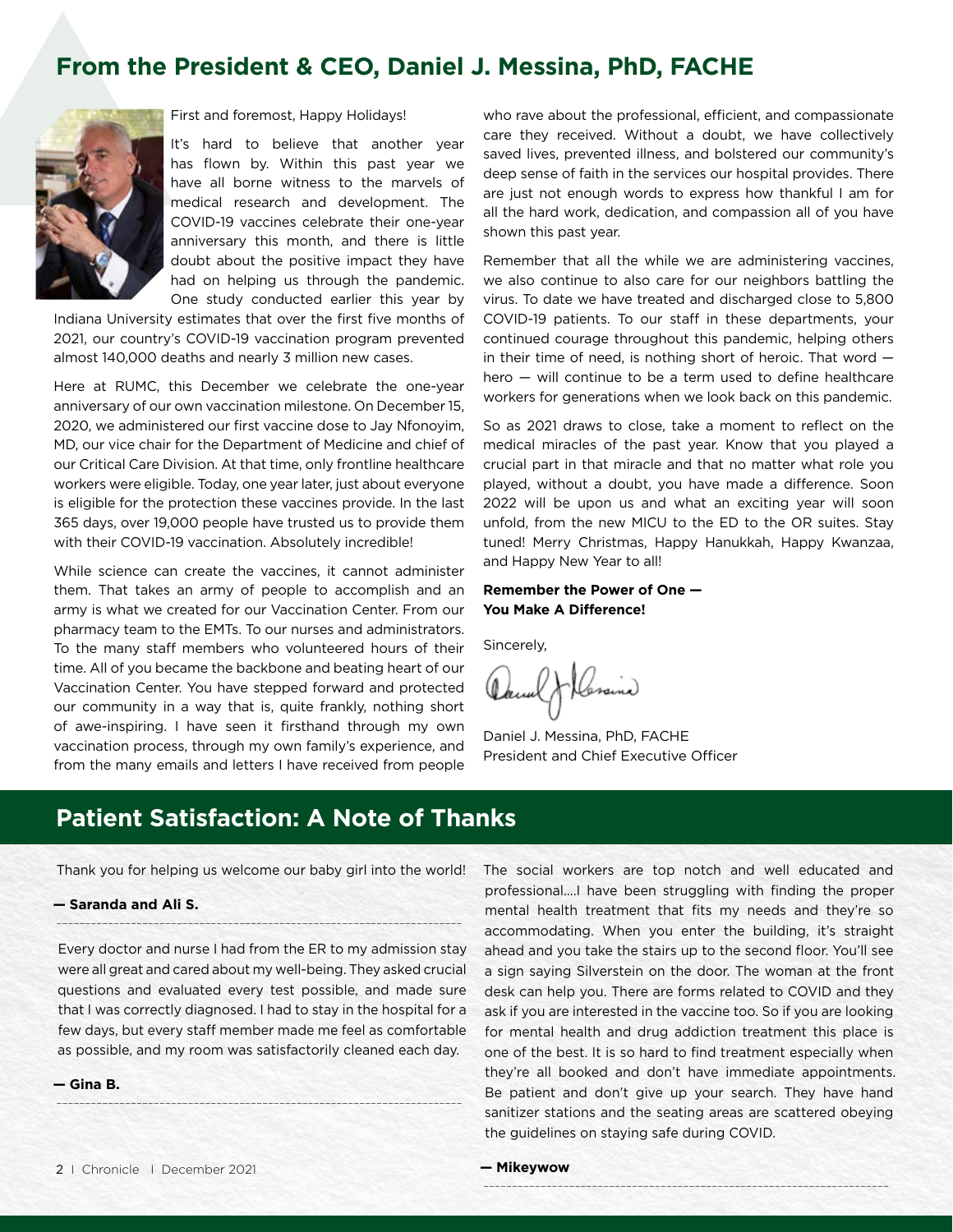### **RUMC Begins Administering COVID Vaccinations to Children Ages 5 to 11**



*EMT Jim Terravecchio; RUMC President and CEO Daniel J Messina, PhD, FACHE; Nuala Bonner; RUMC COO and Chief Nursing Officer, Rosemarie Stazzone, RN, MS, NE-BC; Aoife Bonner; and Holly Bonner in one of the Disney-themed vaccination stations at RUMC.*

On November 9, Richmond University Medical Center began administering the new Pfizer COVID-19 vaccination for children ages 5 to 11. In a two-hour window, over 20 children received their first doses of the vaccine. The first two children vaccinated were Nuala and Aoife Bonner.

"Our girls have been home since the beginning of the pandemic and COVID really changed the entire fabric of our family," their mother, Holly Bonner, said. Both girls were born at RUMC and Bonner herself has received medical care at RUMC, all being positive experiences, she said. She also said that she felt better being in the hospital where medical staff were present in case her daughters had any reaction to the vaccine.

"They were phenomenal with the kids, from picking out the band-aids to giving the vaccine, making sure they had something to eat and drink afterwards, and doing movie trivia," Bonner said.

To make the experience as child friendly as possible, the vaccination center has different themed pods such as Disney, Star Wars, Paw Patrol, and the Avengers. Kids can select the pod to receive their vaccination in. In the observation area, snacks, cookies, and treats await while the kids have a chance to play a trivia game on the big screen during their observation period. Trained medical staff and members of the pediatric

department are on hand to answer any questions and monitor the kids.

Among those also getting their first COVID vaccine doses were Ava and Philip Otterbeck. "The emergency use authorization of the COVID vaccination for those age 5-11 represents another major milestone in our fight against SARS-CoV-2," their father, Philip Otterbeck, MD, chair of Medicine and chief of Endocrinology, said. "Fortunately, vaccination is safe and effective and is our best chance to end this pandemic and to get back to normal life. My wife and I consider ourselves lucky that both our children, age 10 and 6, are now vaccinated."

RUMC is offering the COVID-19 vaccination on select days. For individuals 12 and older, appointments can be made by downloading the free RUMC CARES

mobile app from the Apple Store or Google Play. For children ages 5 to 11, please visit www.rumsci.org to schedule an appointment.



*Ava Otterbeck, 10, and her brother Philip, 6, getting their first doses of the COVID-19 vaccine.*

*"Our girls have been home since the beginning of the pandemic and COVID really changed the entire fabric of our family."* 

 *— Holly Bonner*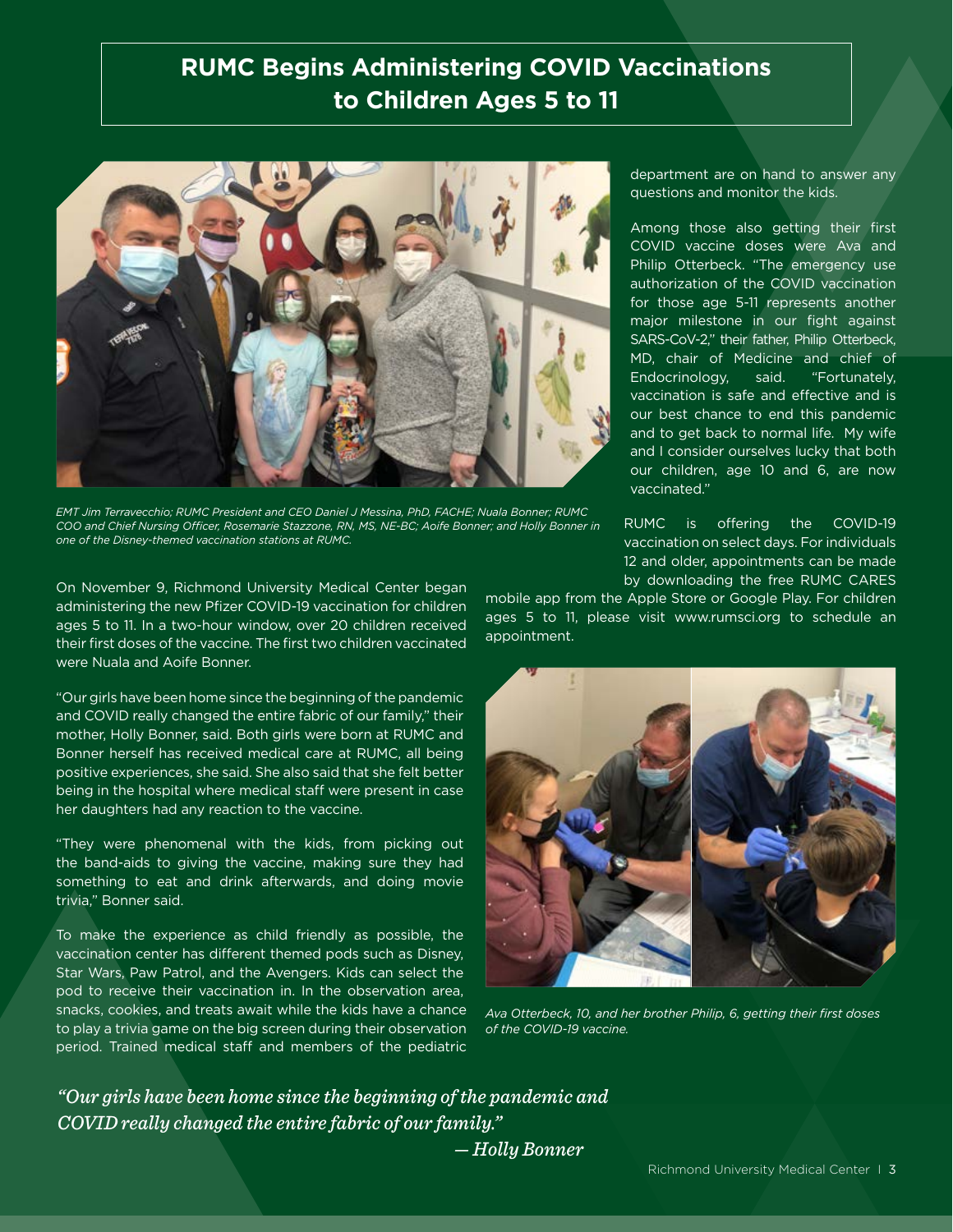

*Turquoise lawn ribbons placed outside RUMC to remember those lost to lung cancer.*

November is National Lung Cancer Awareness month. Staff from Richmond University Medical Center joined with lung cancer survivors and representatives from the American Lung Association on November 17 to remember those lost to the disease and urge more people to schedule lung cancer screenings, which can detect the cancer at very early stages, greatly increasing the effectiveness of treatment.

Hospital staff wore turquoise, the signature color of American Lung Association's Lung Force, and planted turquoise colored lawn ribbons in front of the hospital. The ribbons bore the names of those lost to the disease as well as the names of people who have survived. Joining staff and survivors were representatives from the offices of Congresswoman Nicole Malliotakis, Assembly Member Charles Fall, Assembly Member Michael Tannousis, Richmond County District Attorney Michael McMahon, and Staten Island Community Board #1.

"Here at RUMC we have one of the most comprehensive lung cancer screening and tobacco cessation programs in New York City," RUMC President and Chief Executive Officer Daniel J. Messina, PhD, FACHE, said. "Led by Dr. Keith Diaz, Dr. Loren Harris, and Lung Nurse Navigator Nancy Sayegh-Rooney, our team of medical specialists is utilizing state-ofthe-art technology to perform lifesaving procedures, including low dose CT scans, to diagnose lung cancer. Thanks to their expertise, they are detecting cancers with pinpoint accuracy leading to faster, effective

treatment, improved health, and increased positive outcomes."

According to the American Cancer Society, lung cancer is the leading cause of death among both men and women, making up almost 25 percent of all

eligible for annual lung cancer screenings. Now anyone between the ages of 50 and 80 who has smoked at least 20 "pack-years" and either still smokes or quit within the last 15 years is eligible for an annual lung cancer screening. A "pack-year" means smoking a pack of cigarettes a day for a year or an equivalent amount. Prior to this change, lung screenings were only recommended for heavier smokers and for individuals starting at age 55. This new change now makes about 15 million more people eligible for a lung cancer screening.

"Since the guidelines were changed our phones have been ringing off the hook," Sayegh-Rooney said. "If you are one of these individuals who now qualifies, or you know someone who does, I encourage you to reach out to us. Find out more about our program here and please make an appointment. Give



*RUMC Lung Nurse Navigator Nancy Sayegh-Rooney used the moment to encourage people to*  schedule lung cancer screenings and stop smoking to protect their health. Looking on is Richard *Salhany, RUMC's chief administrative officer and president of the Richmond Health Network.*

cancer deaths. An estimated 235,000 new cases of lung cancer will be diagnosed by the end of 2021 and more than 131,000 deaths will occur. Each year, more people die of lung cancer than of colon, breast, and prostate cancers combined. Usually symptoms of lung cancer do not appear until the disease is already at an advanced stage.

Earlier this year, the U.S. Preventive Services Task Force released new guidelines that make more people

yourself and your family peace of mind."

Utilizing advanced technology, RUMC's pulmonologists, many of whom are board certified, are helping prevent lung cancer and providing more positive outcomes through early detection. The hospital's tobacco cessation program is also helping many people improve their overall health by helping them overcome their tobacco use and quite smoking. To find more about both programs, call 718-818-2391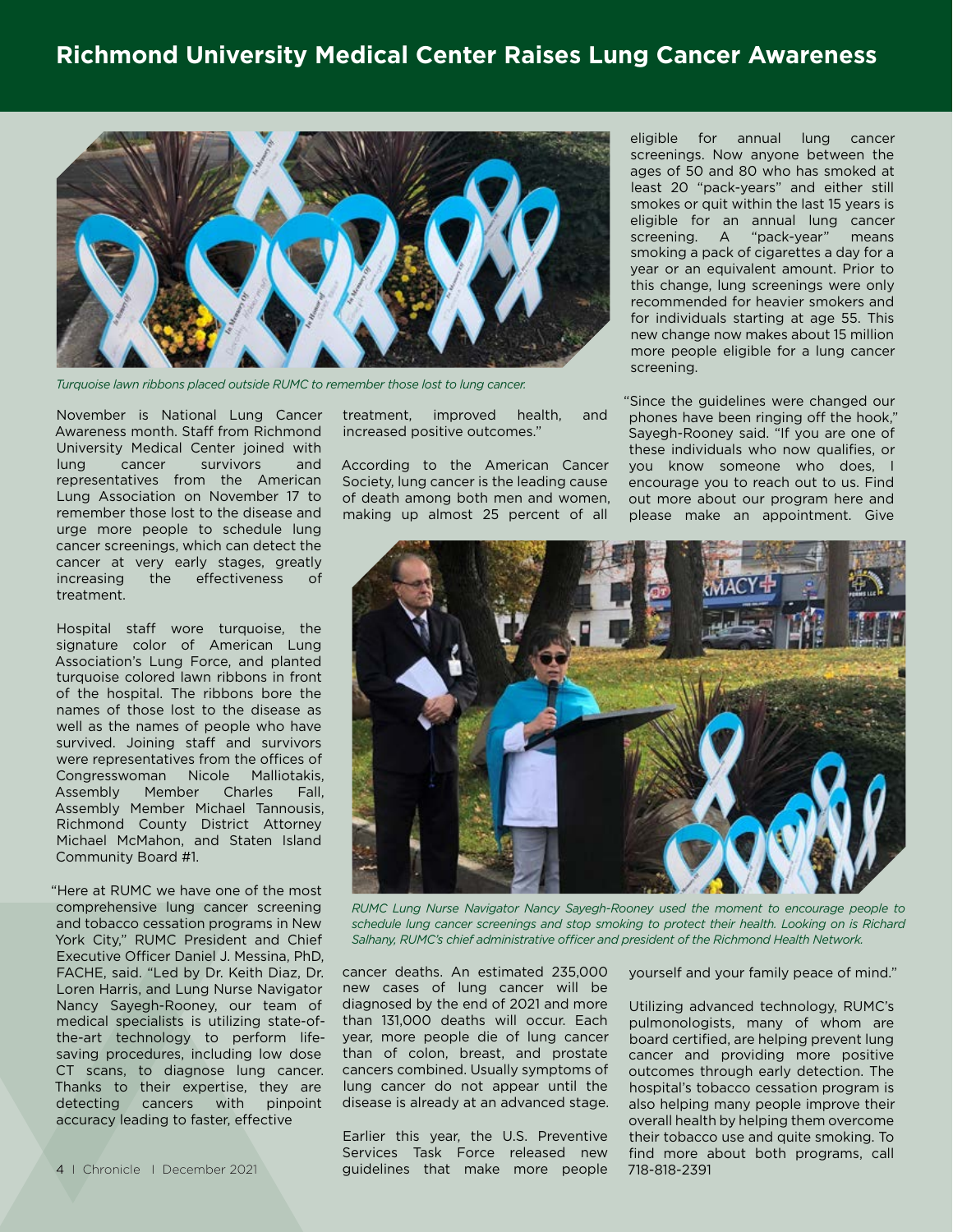### **Local Karate Students Raise Breast Cancer Awareness with Donation to RUMC**



*Master David Kim; Daniel Messina, PhD, FACHE, president and CEO of RUMC; Lisa Kim; and Dr. Victoria Forte, RUMC's Cancer Service Line director and director of Hematology-Oncology.*

On November 6, over 150 students from Dragon Kim Karate USA did their part to help chop down breast cancer and support those in the community battling the disease. The students sold pink karate belts throughout October, which is National Breast Cancer Awareness month, and donated the proceeds to Richmond University Medical Center's Breast and Women's Center. The

students raised \$6,125 from the monthlong fundraiser.

"We here at Karate USA are honored and privileged to see how many students, friends, and families came together to support such an important cause," C.J. Eadicicco, one of the school's instructors, said. "To see children as young as three years old participate in the fight against breast cancer is a testament to how no matter what size, age, or background you come from, when we stand together, united, we can all make a major impact for not only our community, but for generations to come."

RUMC President and CEO Daniel J. Messina, PhD, FACHE, was on hand to accept the check from the students along with RUMC's Cancer Service Line Director and Director of Hematology-Oncology Victoria Forte, MD. In addition to presenting them with the check, the students provided a demonstration of their skills, all while wearing pink belts to show their continued support.

### **RUMC Receives Menstrual Product Donation to Help Victims of Sexual Assault**



*Isa-Ngozi Shoneyin, forensic nurse coordinator of RUMC's SAFE program, receiving the donation of over 3,000 menstrual products from SUNY and Aunt Flow. The items will be provided at no cost to victims of sexual assault who come to RUMC for treatment.*

To assist victims of sexual assault being cared for at Richmond University Medical Center, Aunt Flow, a provider of menstrual products for commercial bathrooms, and the State University of New York (SUNY)'s Got Your Back program, donated over 3,000 products to be distributed through the hospital's Sexual Assault Forensic Examiner (SAFE) program to patients in need. RUMC is home to the only SAFE Center of Excellence on Staten Island.

"The SAFE staff would like to extend a massive thank you to SUNY and Aunt Flow for its donation," Isa-Ngozi Shoneyin, forensic nurse coordinator, said. "In our program, we pride ourselves on providing access to sexual assault clinical care and also providing women with access to free hygiene products as part of the holistic care we aim to offer in our department. Aunt Flow and SUNY helping our sexually assaulted patients is an important addition to our program."

The donation from SUNY and Aunt Flow includes over 3,000 tampons, menstrual

pads, and individual personal protection kits, which contain a pair of face masks, antibacterial wipes, and hand sanitizer. In 2016, Aunt Flow was founded by Claire Coder when she was 18 years old. The company's mission is to ensure everyone has access to 100 percent organic cotton menstrual products when needed. That same year, the State University of New York launched its Got Your Back program to assemble comfort bags for survivors of sexual and interpersonal violence across the Empire State. Got Your Back not only provides survivors with much-needed care items, but also helps alleviate the costs taken on by shelters, hospitals, and other response organizations.

"For every ten tampons and pads Aunt Flow sells, we donate one to a menstruator in need," said Claire Coder, founder and CEO at Aunt Flow. "That's why we are so grateful for the work RUMC is doing in their community and thrilled to partner with SUNY's Got Your Back program to support them."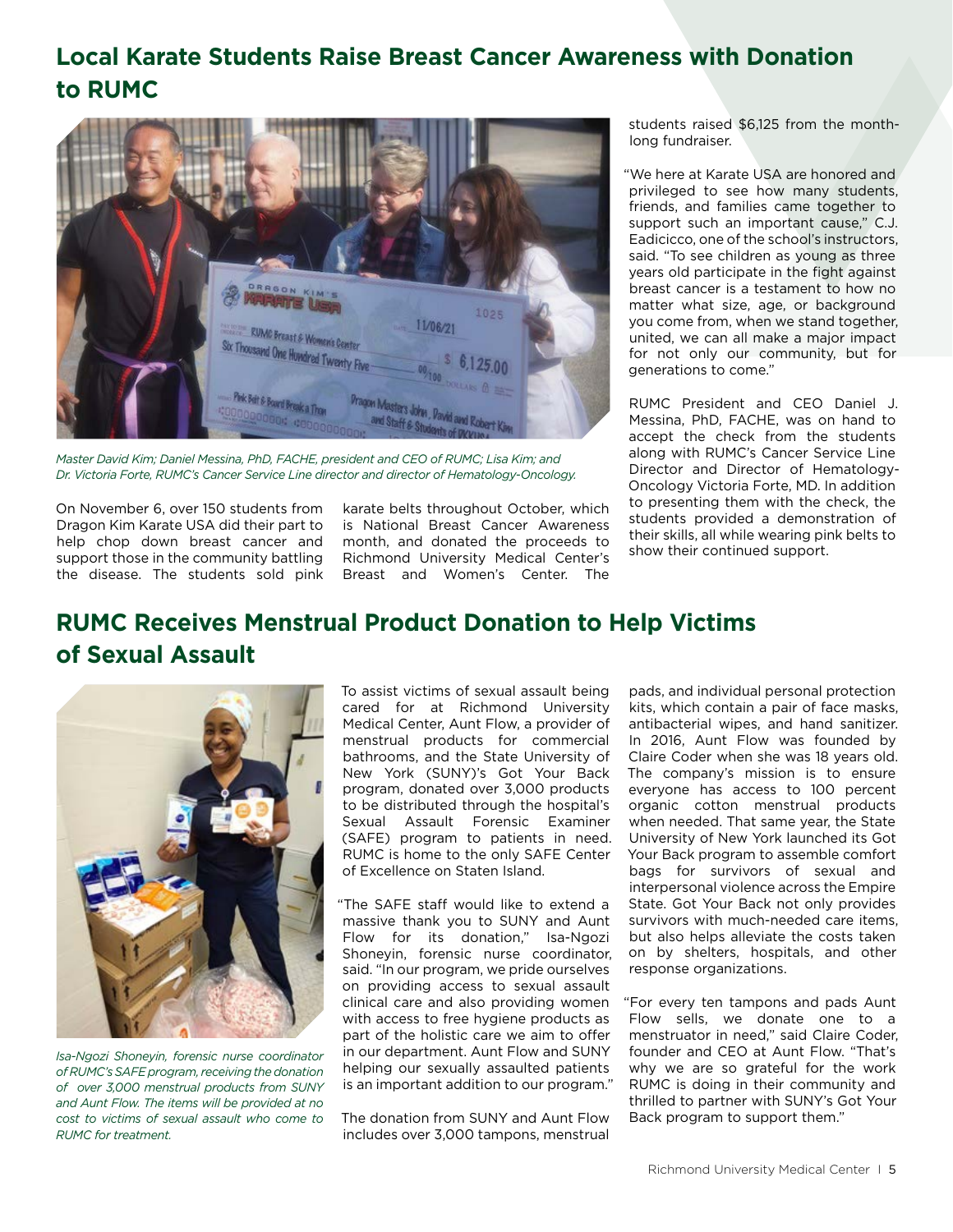### **The Quality and Patient Safety "Q Corner"**

*From Joan Gleason Scott, PhD, RN, NEA-BC, CPHQ, CPPS Vice President Quality, Infection Prevention, Patient Experience, Language Services*



*Joan Scott Gleason*

Language Access Services is an essential department within the Quality Division

here at RUMC. Nicole Safford has been the director of the department for 4 years, and has over 20 years of experience as a certified interpreter for deaf patients. As a professional who lives and works in Staten Island, she has many long-term relationships as the interpreter for patients and their families when they come here to receive care. So many stories of thanks and gratitude come to us about the services that Nicole and the department provide 24/7. Here is one:

One patient who came through the emergency department did not have identification. Upon assessment, the staff realized that he was deaf. Nicole knew the patient and was able to identify him and help notify the family that he was here. The family was able to provide

the health information to the medical staff that was necessary to provide some of the care required after the emergency. Nicole was able to use sign language, placing her hand into the patient's hand when he was slipping in and out of consciousness.

Prior to the COVID-19 pandemic, Nicole identified the need for face masks with clear plastic around the mouth so patients who may be hard of hearing, elderly, or those that can read lips could see the care providers' lips when they speak. One can also see a much-needed smile in this very difficult time!

On behalf of the Quality Division (Quality, Infection Control. Patient Relations, and Language Access), I am sending wishes for a happy and safe holiday season.

## **Public Relations and Marketing Department Earns More Awards!**

The Public Relations and Marketing Department has been awarded nine MarCom awards for its advertising and communication campaigns during 2021. Among the nine awards are three platinum awards, the top honor in a category:

#### **PLATINUM AWARDS**

- **Clean Hands Start Here Campaign**
- **2021 Cancer Annual Report**
- **RUMCSI.org website design**

#### **GOLD AWARDS**

- **Construction Update Newsletter**
- **2021 RUMC Annual Report**
- **HONORABLE MENTION**
- **Bus Shelter Ads RUMC Services**
- **Breast and Women's Center print ad campaign**
- **Emergency Department print ad campaign-holiday edition**
- **CARE Magazine Winter 2021 edition**



MarCom Awards honor excellence in marketing and communication while recognizing the creativity, hard work, and generosity of industry professionals. Since its inception in 2004, MarCom has evolved into one of the largest, mostrespected creative competitions in the world. Each year about 6,500 print and

digital entries are submitted from dozens of countries. MarCom is administered by the Association of Marketing and Communication Professionals (AMCP). The international organization, founded in 1995, consists of several thousand marketing, communication, advertising, public relations, digital, and web professionals.

The awards were earned in partnership with DavidHenry Marketing & Media, the hospital's creative consultants and marketing experts who have collaborated with RUMC for the past several years. The Public Relations and Marketing Department has now earned 32 marketing and communication awards in the past 3 years, including 21 MarCom awards.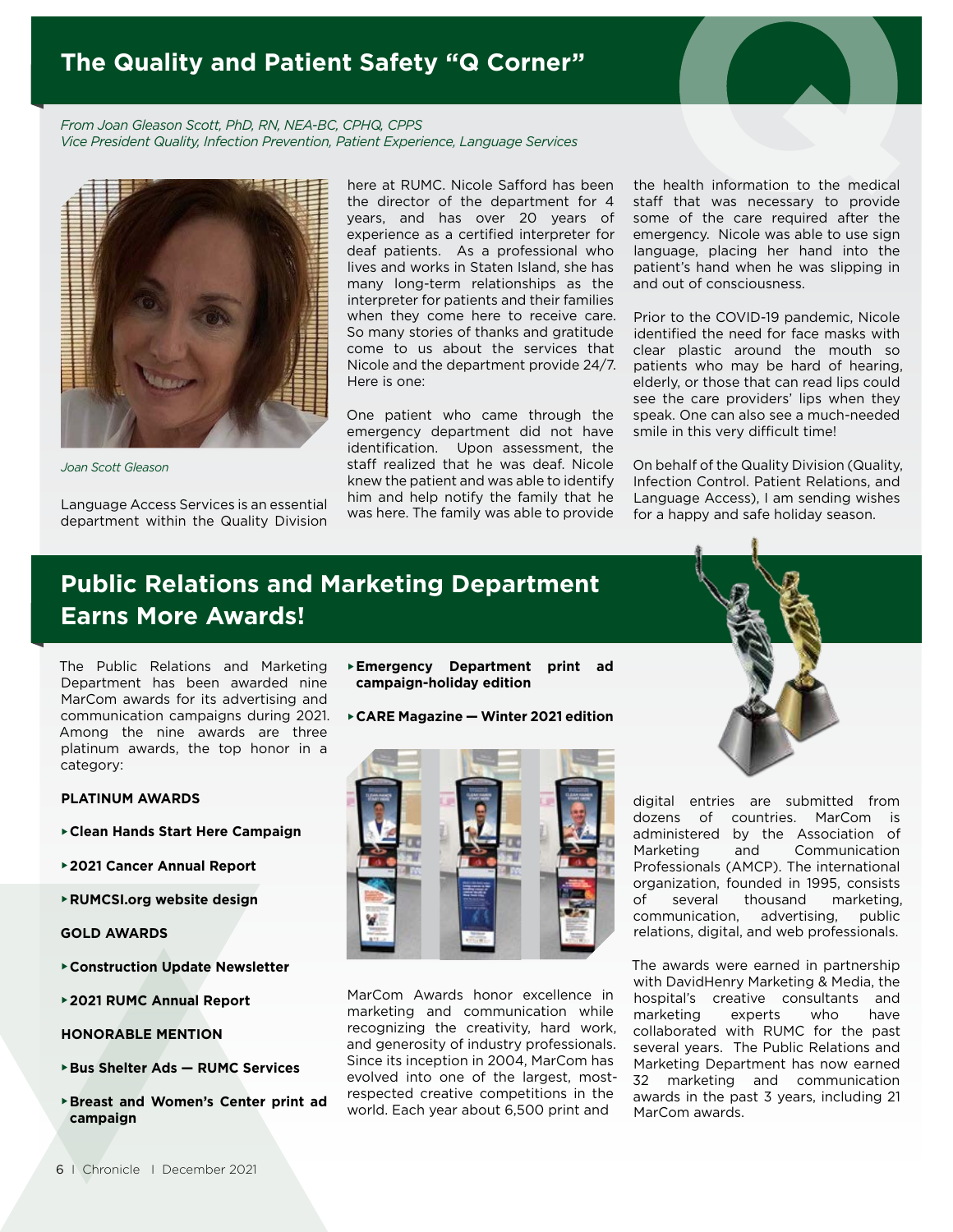#### **New Hires — Welcome to RUMC!**

Towalope Akanbi — *Nursing Assistant* Monika Mati — *Registrar* Valerie Catanzaro — *RN* Gina Cerenzio — *RN* Sonia Chocski — *Physician* John Corsello — *Unit Clerk* Christina Cracchiolo — *RN* Jacqueline Diaz — *RN* Chavonne Foster — *RN* Martha Garcia — *Support Staff* Alexa Hagan — *Nursing Assistant* Charmaine Haughton — *Nursing Assistant* Doreen Lawson-Blackwood — *Nursing Assistant*

Camille Maughan — *RN* Jamar McDowell — *Food Service Worker* Jason McGee — *Nursing Assistant* Victoria McGuckin — *RN* Vincent Menezes — *Building Service Worker* Jolene Meskovic — *Supervisor* Marshay Moss-Rayford — *Nursing Assistant* Ardiana Muratovic — *Building Service Worker* Keivonna Tucker — *Nursing Assistant* Amanda Nelson — *FNP* Nicolette Olivares — *Radiology Tech* Sunday Olotu — *Manager* Louis Palaio — *Plumber*

Bryan Pena — *Nursing Assistant* Denice Perez — *Nursing Assistant* Elvia Ramos Crespo — *Sub Asst Teacher* Rebecca Rosario — *Registrar* Victoria Ryncarz — *RN* Zeinab Saad — *DRT* Douglas Schultz — *Plumber* Felix Tissera — *HVAC Mechanic* Julia West — *RN* Yashana Williams — *Transporter* Nilanka Yapa — *Nursing Assistant* Jessica Zucal — *Nursing Assistant*

#### **RUMC Staff Run the Streets of NYC**

On November 7, several staff from Richmond University Medical Center ran in the 50th annual New York City Marathon. Congratulations to those who finished the 26.2 mile course through the streets of Manhattan:

- **Francesco Rotatori, MD, Chief of Cardiology: Time: 3:05:21**
- **Raphael Buyo, RN, Emergency Department: Time: 4:57:32**
- **Carlee King, RN, Emergency Department: Time: 5:00:32**





*Francesco Rotatori, MD, Chief of Cardiology Carlee King, RN, Emergency Department Raphael Buyo, RN, Emergency Department, with his wife Deborah Lee*